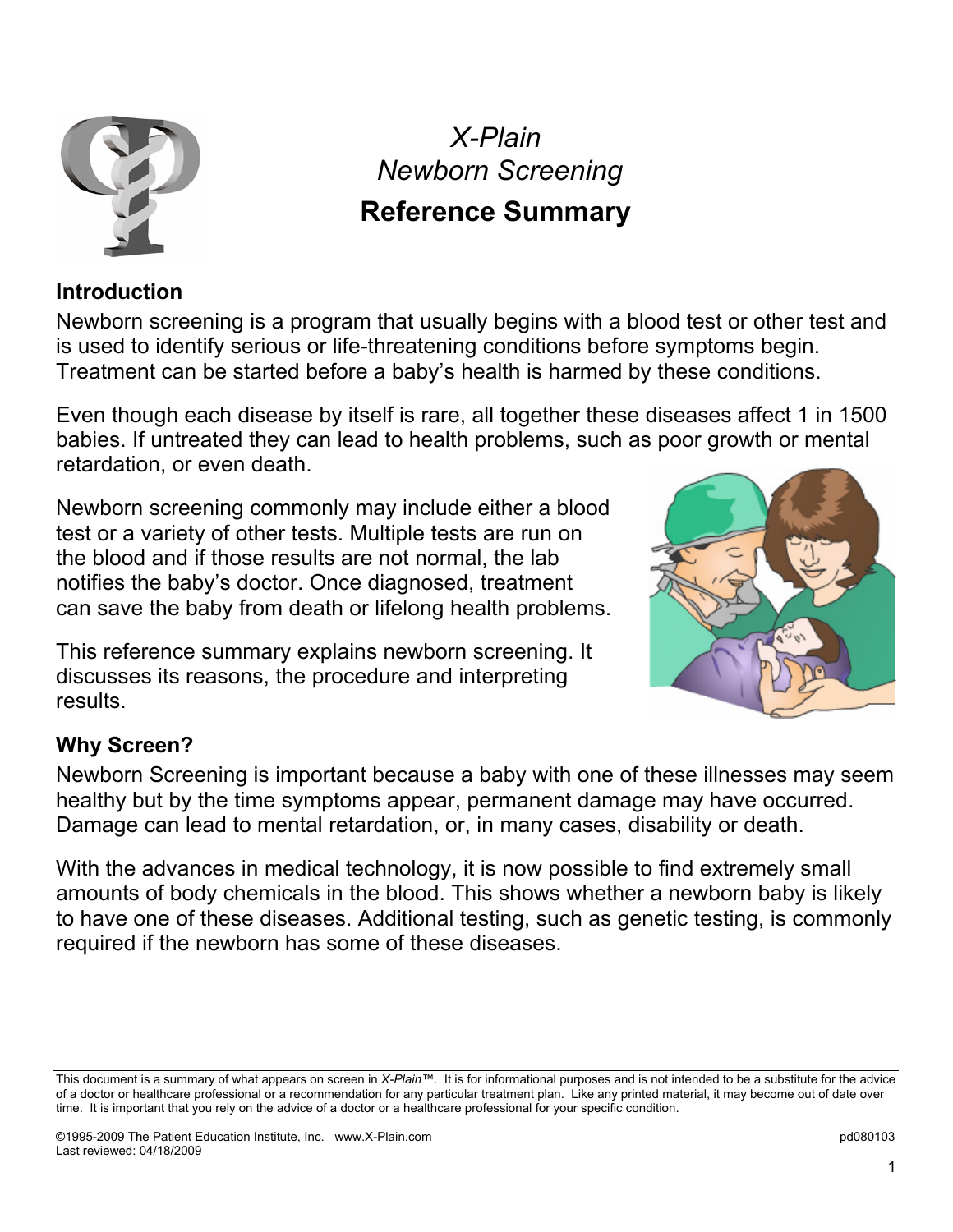Phenylketonuria, or PKU, was the first disease to be screened for in newborns. People with PKU do not have the enzyme that processes phenylalanine (Phe). Because of this, phenylalanine builds up in the blood and brain, which leads to mental retardation. Treatment for PKUinvolves a special diet with very small amounts of Phe. This allows the child to grow normally without mental or physical retardation.

Some of these newborn diseases are very dangerous. One example is a rare disease called Medium-chain acyl-Coenzyme Dehydrogenase deficiency (MCAD). Twenty five percent of children with unrecognized MCAD die the first time they have an illness. The treatment for MCAD can be as simple as avoiding fasting and giving the child frequent meals.



Screening newborns for such dangerous and rare

diseases gives them the best chance for a healthy life. Testing varies from state to state. Most states test for more than 30 disorders at present, but some states screen for less than 10. Ask your healthcare provider about how many disorders your state screens for.

#### **Screened Disorders**

There are several types of diseases that can be found through newborn screening, such as metabolic disorders, hormonal disorders, blood disorders and hearing disorders. Most of the required newborn screening tests are for metabolic disorders.

Metabolic disorders have to do with metabolism, which is the way the body uses nutrients to keep tissues healthy and produce energy. Hormonal disorders have to do with hormones, which are chemicals in the blood that regulate important bodily functions.

Screening a newborn baby's hearing is required in many states. If your baby's hearing is not checked at birth, make sure he or she gets tested. Measuring how a baby responds to sound and identifying hearing loss early makes a big difference, since early treatment improves the long term outcome. Unrecognized hearing loss can cause learning disabilities.



This document is a summary of what appears on screen in *X-Plain™*. It is for informational purposes and is not intended to be a substitute for the advice of a doctor or healthcare professional or a recommendation for any particular treatment plan. Like any printed material, it may become out of date over time. It is important that you rely on the advice of a doctor or a healthcare professional for your specific condition.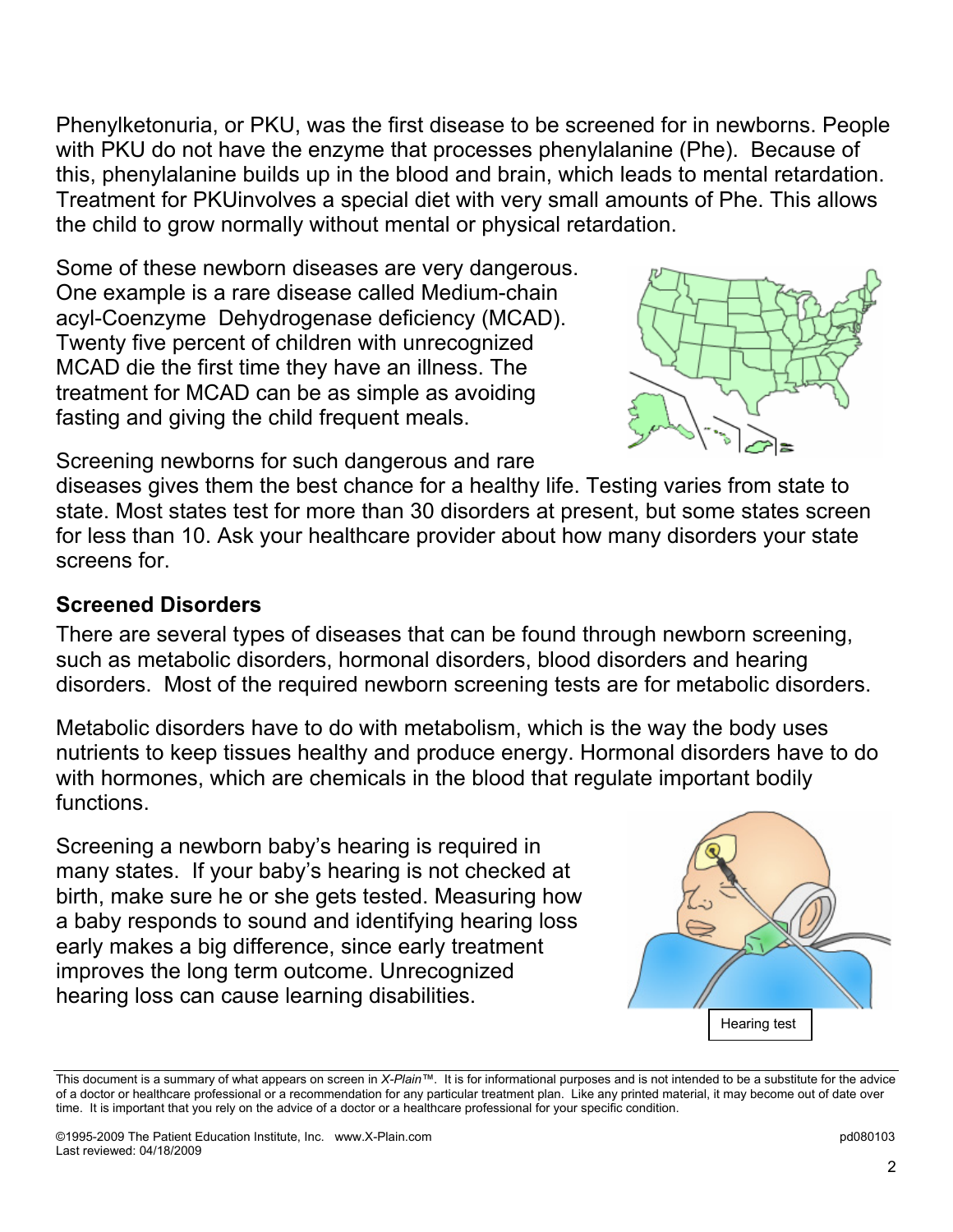The following are examples of metabolic disorders.

- $\bullet$  PKU<sup>[1](#page-4-0)</sup>
- $\bullet$  Galactosemia<sup>[2](#page-4-1)</sup>
- Biotinidase deficiency<sup>[3](#page-4-1)</sup>
- $\bullet$  MSUD<sup>[4](#page-4-1)</sup>
- $\bullet$  Homocystinuria<sup>[5](#page-4-1)</sup>

The following are examples of hormonal disorders.

- Congenital hypothyroidism $<sup>6</sup>$  $<sup>6</sup>$  $<sup>6</sup>$ </sup>
- Congenital adrenal hyperplasia $^7$  $^7$
- Sickle cell anemia is an example of a blood disorder $8$

## **Procedure**

Blood for newborn screening is taken by pricking your baby's heel. The paper is allowed to dry and then sent to a laboratory, where several different tests will be performed.

The sample is usually taken when the baby is between 24 to 48 hours old. This is because some diseases, such as PKU, do not always show up if the blood sample is taken too soon after birth. If the mother and newborn are discharged before the baby is 24 hours old, the test should still be done before they leave and repeated after 48 hours of age. Some of the conditions that are detectable can result in the baby's death within 5 days if left untreated.



## **Results**

Some labs send the results to the doctor and others send them to the hospital where the baby was born. Ask your doctor how you will get the results and when you should expect them.

If a test result comes back "normal," it means there is no indication that the baby has one of the rare diseases. If a test result comes back "abnormal," it either means the baby may have one of the rare diseases tested for or that the test result is a "false positive." Either way, more testing is needed.

This document is a summary of what appears on screen in *X-Plain™*. It is for informational purposes and is not intended to be a substitute for the advice of a doctor or healthcare professional or a recommendation for any particular treatment plan. Like any printed material, it may become out of date over time. It is important that you rely on the advice of a doctor or a healthcare professional for your specific condition.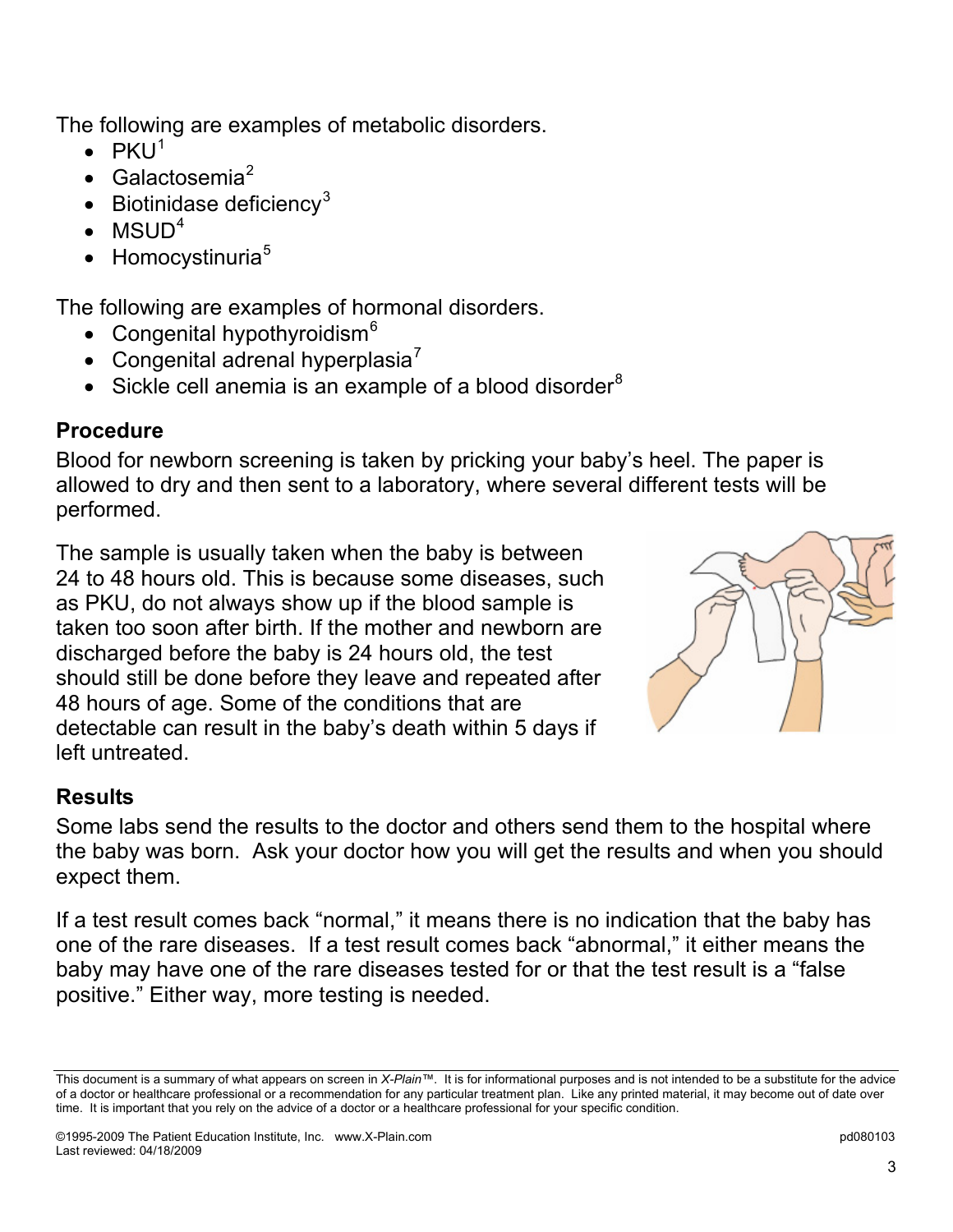If further tests confirm that your child has a disease, your child's doctor may refer you to a specialist for treatment. If you have other children who were not screened for the disease, you may want to have them screened. They may be at risk for the disease and need treatment also.

### **Risks**

Pricking a baby's heel for a blood sample rarely leads to complications.

A test that shows an abnormality is called a "positive" test. If the newborn screening result comes back positive but further tests are negative, it is called a "false positive." A risk involved with a false positive may be parental anxiety.

#### **State Requirements**

All states have mandatory screening. States vary in the number of conditions for which they screen, and the number of tests performed is increasing in all states.

A lot of states offer expanded screening with tandem mass spectrometry<sup>[9](#page-4-1)</sup> on every baby. Some hospitals offer screening beyond what state law requires. Parents can ask for additional screening if they live in a state that screens for a limited number of conditions. Ask your healthcare provider if you want further information.



## **Additional Screening**

The decision whether or not to get additional screening can be a difficult one. You should discuss this with your doctor. If your baby has a close relative who has an inherited disorder or who has died from one, you should consider additional screening.

If you have health insurance, keep in mind that it may not pay for additional screening. You may have to pay it out of your own pocket. This should NOT change your decision to get additional screening. If you will have trouble paying for additional screening, make sure to let your doctor know. She or he will refer you to a social service specialist who may be able to help you.

## **Conclusion**

Newborn screening is a program that usually begins with a blood test or other test used to identify serious or life-threatening conditions before symptoms begin.

This document is a summary of what appears on screen in *X-Plain™*. It is for informational purposes and is not intended to be a substitute for the advice of a doctor or healthcare professional or a recommendation for any particular treatment plan. Like any printed material, it may become out of date over time. It is important that you rely on the advice of a doctor or a healthcare professional for your specific condition.